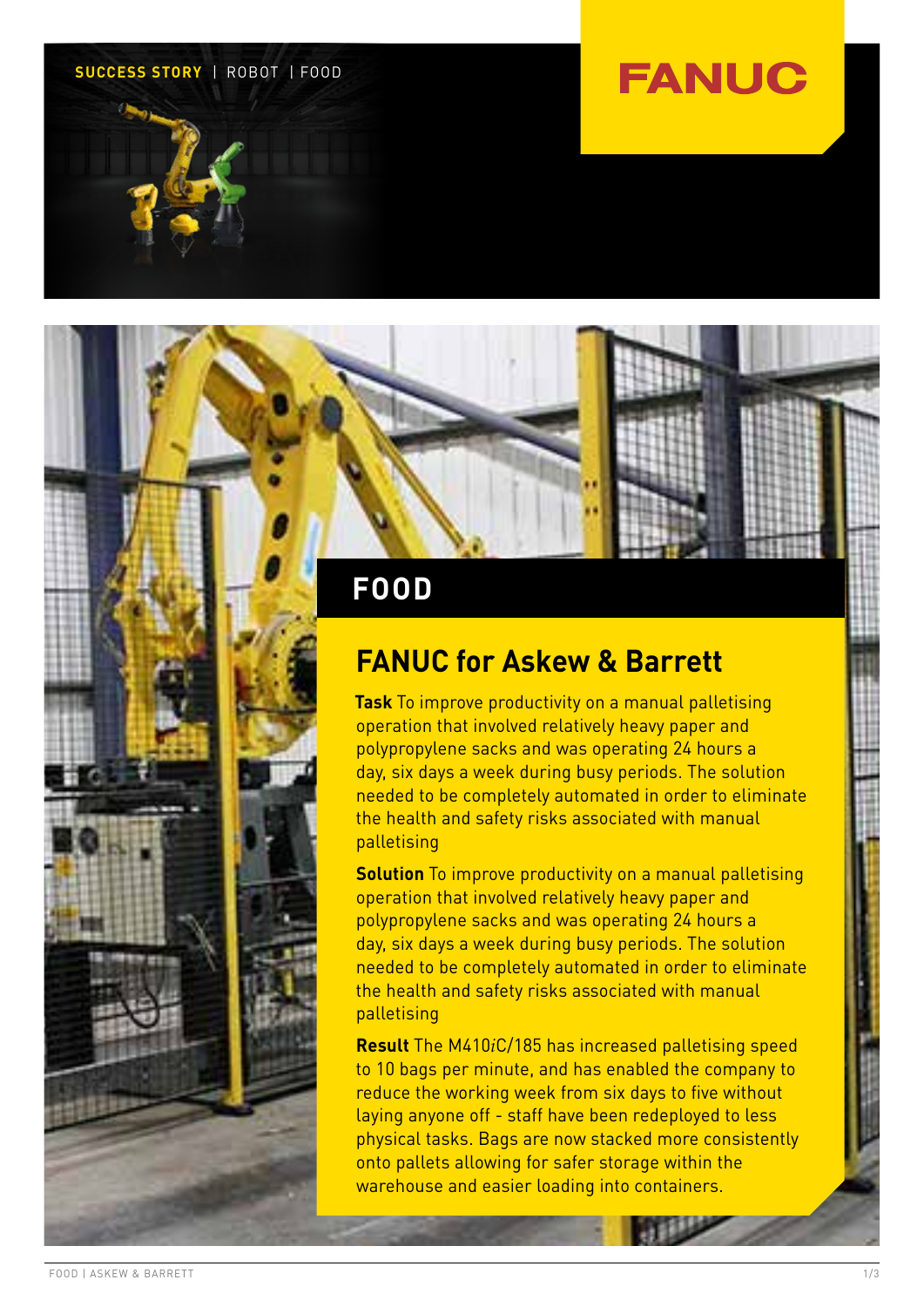

## **UK pulse processor Askew & Barrett installs a FANUC palletising ROBOT and boosts productivity by 15-20%**

The first FANUC M410iC/185 universal palletising robot has been installed in the UK at pulse processor Askew & Barrett, where it has helped to boost productivity by 15-20% and eliminated a potential health and safety risk factor by automating a manual palletising operation.



Askew & Barrett sources pulses from key agricultural merchants and then sorts, cleans and grades them at its processing plant in Wisbech, Cambridgeshire. The pulses are bagged into 12.5kg and 25kg paper sacks and 25kg woven polypropylene (WPP) sacks, before being palletised and transported to food manufacturers and retailers at home and abroad.

Prior to investing in the new generation FANUC palletising robot, Askew & Barrett used manpower to stack the sacks onto pallets. The problem was that in order to keep up with demand, during busy periods Askew & Barrett was having to operate the line 24 hours a day, six days a week. Although the working day was split into either two 12 hour or three eight hour shifts, this was still physically demanding work, and the company didn't want to continue exposing its staff to that level of manual handling.

Askew & Barrett engaged Pacepacker Services, FANUC's palletising integrator, to design a fully automated packing and palletising line that would reduce manual handling and increase productivity. For the palletising element, Pacepacker specified FANUC's new M410*i*C/185, the first of a new generation of Japanese-engineered palletising robots that combines FANUC's proven 99.99% reliability record with tangible improvements in performance, allowing users across a range of industries to palletise heavier loads faster and stack pallets higher.

FANUC recommended this model on account of its high cycling speed - the robot is capable of 1700 cycles per minute - and its 185g payload. This combination results in heightened productivity and more efficient palletising of heavy payloads.

In designing the M410*i*C/185, FANUC's engineers have harnessed the latest advancements in servo motors and drives to design a robot arm that is quite simply best in its class on every front: speed, payload, energy-efficiency